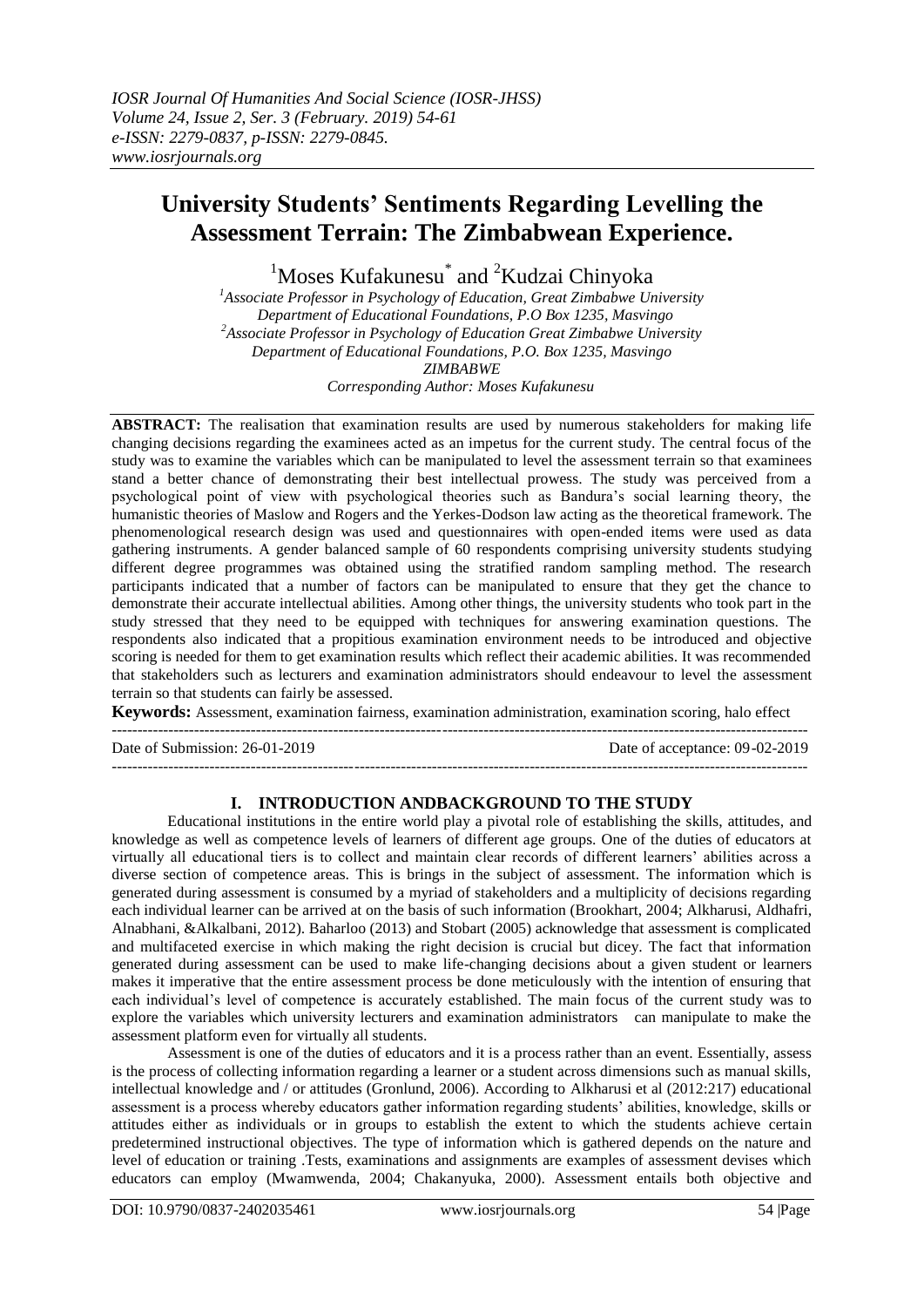subjective procedures and this brings in the subject of examination fairness. According to Lam (1995) fairness in assessment deals with homogeneity of assessment conditions, that is, examinees should be assessed in a standardised way using uniform assessment devices with identical administration, scoring and interpretation procedures. Xi (2010:154) in Baharloo (2013:1931) defines fairness as the "comparable validity for all the identifiable and relevant groups across all stages of assessment, from assessment conceptualization to the use of assessment results". The concept of test fairness stretches its tentacles to domains such as test construction, administrating and scoring, appropriate coverage of relevant subject matter and variables related to the examinees (Willingham & Cole, 1997; McNamara &Roever, 2006; Kunnan, 2000; Saville, 2005; Shohamy, 2000). The current study delved into the suggestions made by university students regarding how they can be assessed with fairness.

The information which is collected during assessment can be used by numerous stakeholders such as parents, guardians, educators, learners, employers, the community and professional specialists such as counsellors and psychological experts as well as medical experts (Brown & Hudson, 2002). Firstly, students benefit from assessment by getting feedback regarding their unique skills, levels of content mastery and their efforts (Koh, 2011; Alkharusi et al, 2012:217). It is through assessment feedback that students can establish whether they need to exert more effort or whether they have the capability to pursue a particular career path. Students' levels of motivation and self-efficacy also hinge upon the feedback generated during assessment. Educators can utilise the information gathered during assessment to evaluate their instructional methods and also their teaching acumen (Walvoord& Anderson, 2000). Curriculum planners and educational policy makers rely on information produced through assessment to effectively carry out their professional duties. Parents, guardians and the community also use assessment information to decide whether to continue sponsoring the educational ambitions of their children and dependants or not. At university level, assessment information is used for certification purposes (McInerney & McInerney, 2002). Such certificates can be used by employers when they recruit employees (Lam, 1995). Institutions of higher learning also use the certificates offered on the basis of assessment information to determine whether a given individual can be admitted into a training programme or not, either at undergraduate or postgraduate level (Poehner&and Lantolf, 2005). This is backed by Baharloo (2013:1930) who avers that the decisions which are made regarding an individual on the basis of the information collected during assessment can have far-reaching consequences on the individual with regard to dimensions such as motivation, psychological self-efficacy and social status. In fact, assessment decisions made by educational institutions can completely and permanently alter the life trajectories of students (Baharloo, 2013:1930). Given the crucial and diverse uses of information generated through assessment, it remains arguably critical for all stakeholders involved in the assessment process to use assessment devices which enable the true intellectual and attitudinal capabilities of examinees to be reflected.

University students' intellectual abilities can be influenced by a wide range of factors (Kubiszyn& Borich, 2003). Assessment results can be affected by examinee variables, that is, factors having to do with the students themselves. For instances, motivational levels, anxiety tolerance, and commitment to one's studies, intellectual endowment, learning styles, manual dexterity and study habits (Yerkes & Dodson, 1908; Mwamwenda, 2004). These are variables which students can manipulate to put themselves at an advantage. With proper counselling and training, students can play around with the above variables to increase the probability of manifesting their true academic and intellectual abilities. For example, students who have been exposed to examination answering skills are likely to do academically better than their ignorant counterparts (Kufakunesu, 2015). Moreover, students who are familiar with a wide range of anxiety management skills stand a better chance to have their true abilities reflected during different forms of assessment.

An examination is the assessment device which is meant to trigger responses which indicate the extent to students have master certain concepts (Chakanyuka, 2000). Consequently, the examination has to be of high quality. Examination fairness can be enhanced by ensuring that examinations are valid. The validity of an examination is the extent to which it measures what it is meant to measure (Chakanyuka, 2000). Of critical importance in the university context is content validity. In simple terms, content validity is the extent to which an examination mirrors the body of knowledge which students were exposed to in a given semester or academic year (Gronlund, 2006). Module outlines normally define the parameters of the content domain which students expect to be tested on during the final examinations. Therefore, examinations in which crucially important concepts are excluded have poor content validity. In most cases, examinations written at university level are constructed by lecturers and are validated at sectional and departmental levels within the university before further validation is done by external assessors, that is, subject specialists who are not part of that institution. A number of studies have confirmed that one of the variables which militate against fair assessment is incompetence on the part of educators who undertake it (McMillan & Lawson, 2001). Alkharusi et al( 2012:218) empirically established that educators such as teachers sometimes have questionable knowledge and attitudes regarding educational assessment. If lecturers take their time to cover all the content which feature on the module outlines and construct items based on that very content, content validity would be high and a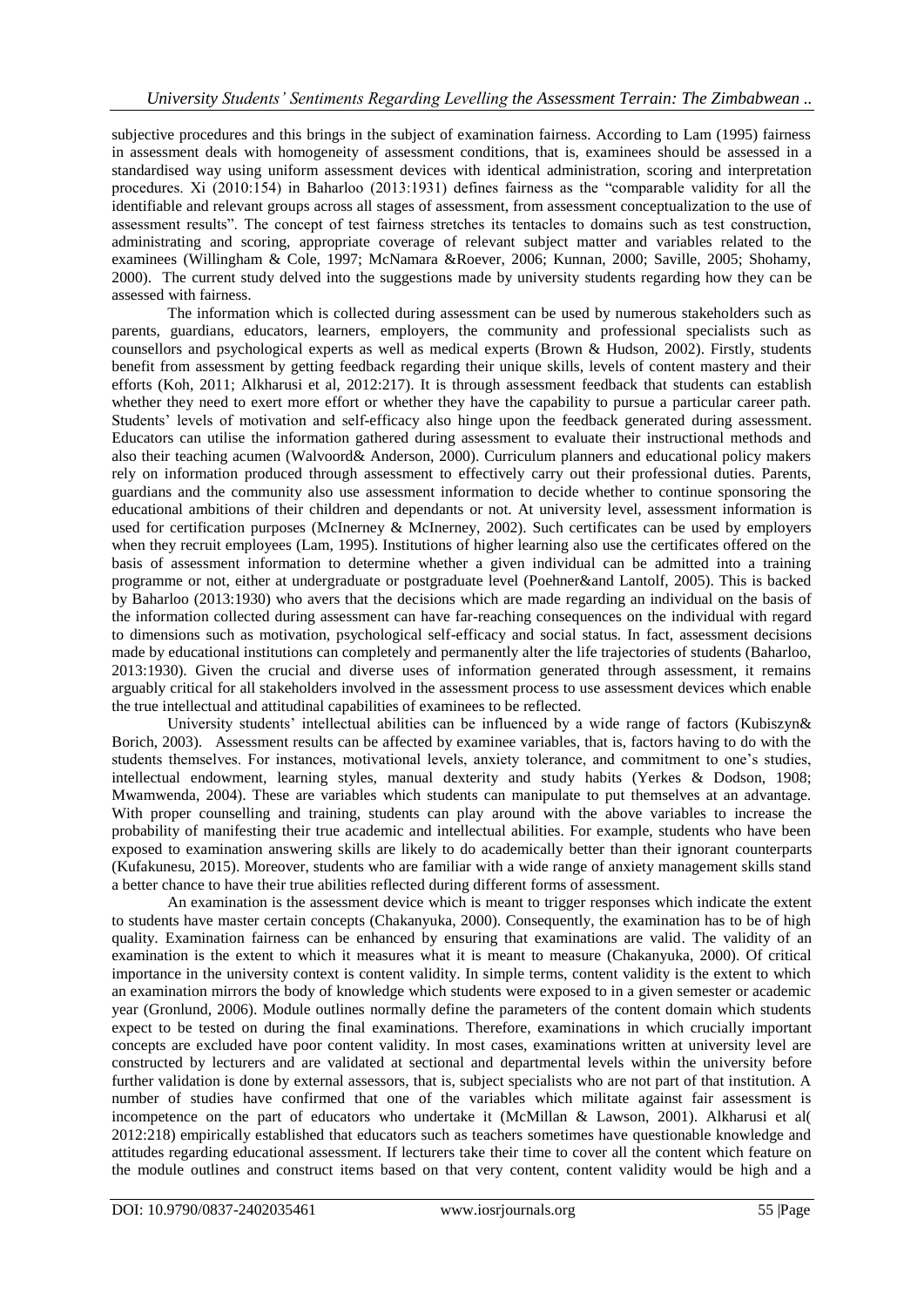resemblance of test fairness would be attained. According to Chinyoka, Kufakunesu and Ganga (2011), content validity can be enhanced by using a test blueprint in which the content items are generated on the basis of their relative importance and also at an appropriate level of cognitive functioning as stipulated by Bloom's taxonomy of educational objectives. The current study attempted to establish the extent to which university students in Zimbabwe rated the assessment as fair and propitious for their optimum scholastic performance in examinations.

Test administration in this context refers to the procedures and processes surrounding the actual writing of examinations. Test administration needs to be thought about well in advance, ideally during the test planning stage. It is desirable that students write examinations in venues which they are familiar with (Cheung &Bucat, 2002). This is meant to allay anxiety on the part of the examinees. Moreover, the examination venue must have good ventilation and lighting coupled with good sitting arrangements. Noise is one of the factors which can negatively impinge upon examinees' ability to concentrate on the examination (Kaplan &Saccuzzo, 2009). Therefore, examination venues should be located in areas where there is minimum or no noise. Test administrators and invigilators must be imbued with professional connoisseurship regarding examination administration (Chakanyuka, 2000). For instance, administration and invigilators should try to avoid needlessly showing hostility to examinees since animosity may trigger anxiety. However, test administrators and invigilators must be firm enough to limit the chances of cheating during examinations.

Test scoring is the stage of assessment when the abilities and efforts of a student are quantified (Kubisyzn& Borich, 2003). This implies that numerical marks are attached to the work presented by the student, that is, scoring is the measurement part of the assessment process. If examiners are not competent to undertake sound scoring or adopt a lacklustre approach during scoring, students may either unfairly benefit or be grossly disadvantaged as their abilities are distorted. Ideally, scoring should be done using a marking guide which is prepared during test construction (Jacques & Salmon, 2007). Sardar (2013) defines marking schemes as guides for marking that consist of the points, demands and issues that are considered in allocating marks to examinees. The expectation is that scorers will employ the same marking guide consistently and meticulously for the examinees. Priyadarsini, Rao and Rani (2004) posit that it is only through the use of a marking guide that uniformity in scoring can be achieved. According to Kizlik (2012) students are likely to be assessed comparatively more fairly when scorers mark each item for all the examinees rather than marking all the items on a given student's script at once. It is also during test scoring that the halo effect can distort the assessment landscape. The halo effect is a phenomenon in which an assessor is influenced by impressionable factors which are not relevantly related to the work to be assessed (Kaplan &Saccuzzo, 2009). The halo effect occurs when "ratings tend to be influenced by good impressions of the examinee" (Drummond & Jones, 2010:36). According to Goffin, Jelley, and Wagner (2003) together with Palmer and Feldman (2005) a closer look at previous empirical investigations suggests that the halo effect potentially influences the rating of educators in practically all disciplines. For instance, factors such as linguistic flamboyancy, penmanship and social relationships between the examiner and examinee should not override the stipulations of the original marking guide. The general recommendation during scoring is that the halo effect must be shunned at all costs.

Numerous studies regarding assessment at different educational levels were conducted by many researchers in different parts of the world. For instance, Alkharusi, et al (2012) undertook a multidimensional study to explore the educational assessment, competence, knowledge and practices of teachers in Sultanate of Oman. The study established that teachers exhibited low practical knowledge and competence to undertake educational assessment despite holding high favourable attitudes towards educational assessment (Alkharusi et al, 2012:217). Teaching experience was found to be a determinant of teachers' ability to undertake effective assessment. The need for in-service training to enhance teachers' competence in educational assessment was recommended. The study by Alkharusi et al (2012) did not focus on introducing fairness in assessment at university level. Moreover, the respondents were not the examinees whose abilities were assessed. The current study attempted to close such gaps by exploring the views of university students on how the assessment terrain can be made even for all examinees.

### **II. THEORETICAL FRAMEWORK**

Abraham Maslow and Carl Rogers are two compatriot American psychologists who pioneered the humanistic paradigm (Feldman, 2009). Maslow developed the need theory in which he maintained that human beings have needs which are hierarchically arranged so that a person will only contemplate satisfying higher order needs when the lower order ones are reasonably satisfied (Feldman, 2009). Starting with physiological needs, the hierarchy entails security needs, belonging needs, cognitive needs and self-actualisation (Mwamwenda, 2004). The current study pays attention to security needs which apply to assessment procedures. Rogers propounded the person centred theory in which he claimed that human beings need to be loved unconditionally and they also need to be understood, that is, Rogers maintained that unconditional positive regard and empathy are basis needs (Kufakunesu, 2011). In connection with assessment, Rogers criticised the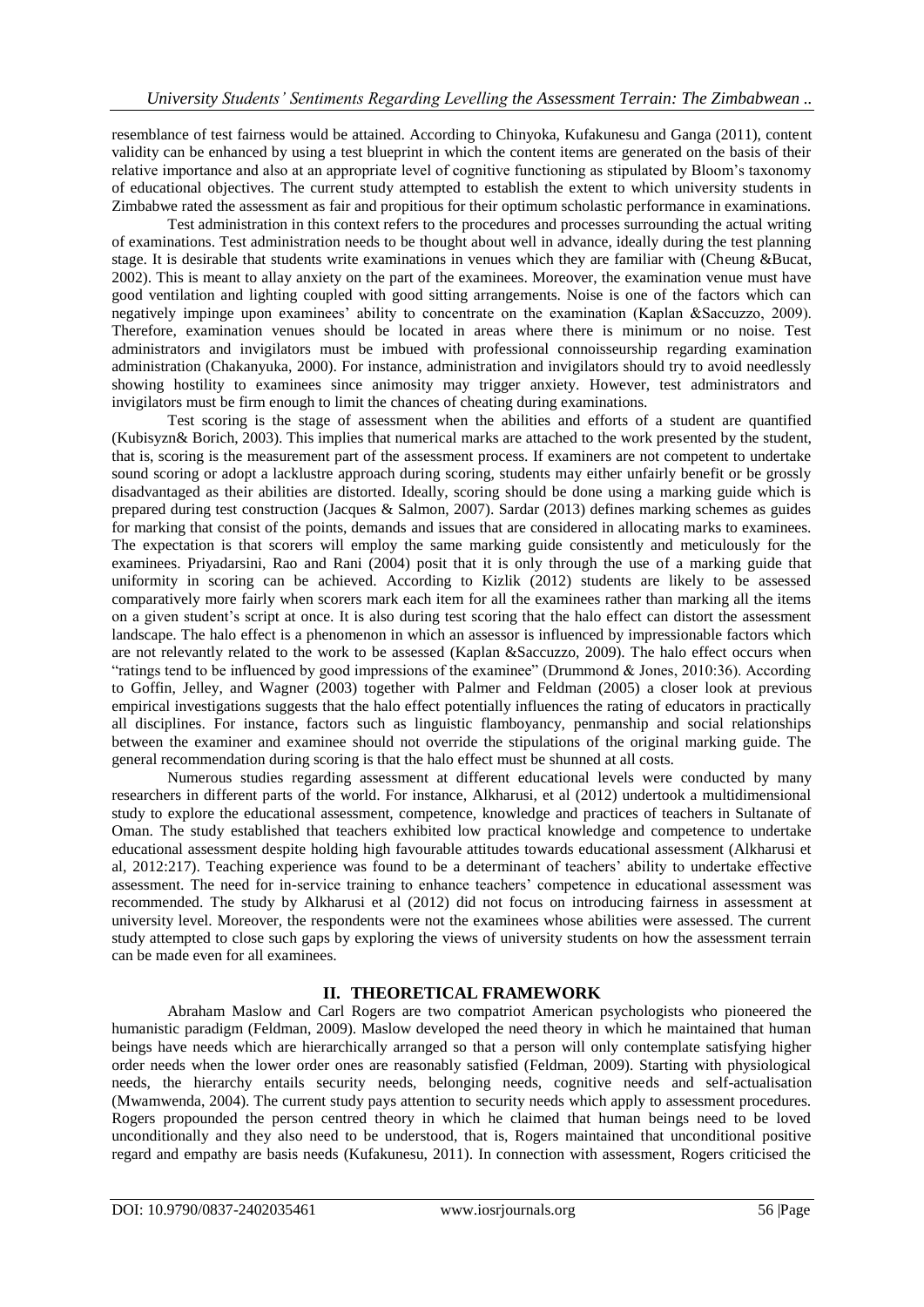use of formal examinations and tests particularly because they trigger extortionate anxiety on the part of the students thereby preventing them from demonstration their true abilities (Kufakunesu & Chinyoka, 2017).

Albert Bandura is a Canadian cognitive behavioural theorist who advanced the social learning theory which entails principles such observational learning, self-efficacy, self-regulation and reciprocal determinism (Lahey, 2009). Of relevance to the current study are the principles of self-efficacy and reciprocal determinism. According to Bandura (2002) self-efficacy is the set of beliefs held by an individual regarding the extent to which that individual can engage in an activity and produce the desired results. In the context of the current study, self-efficacy on the part of university students is the degree to which the students rate themselves as ready to demonstrate their best academic potentials during assessment exercises. An individual's self-efficacy level has a positive correlation with the effort applied by that individual when performing a given task (Kufakunesu &Dekeza, 2017). Unlike mainstream behaviourists such as Skinner who maintain that the organism is affected by environmental experiences, Bandura amplifies this notion by claiming that the individual, the environment and the context mutually influence each other (Lahey, 2009). This is what Bandura named triadic reciprocal determinism (Feldman, 2009). The concept of reciprocal determinism has some implications for examination administration since the venue in which examinations are written can impinge upon examinees' psychological and affective states during the examination.

The Yerkes-Dodson law is a psychological theory which was advanced by Robert Yerkes and John Dodson in 1908 and managed to amplify the impact of various forms of arousal such as stress and anxiety in virtually all aspects of human existence (Kufakunesu, 2015). The Yerkes-Dodson low claims that an individual's performance is low when arousal is too low or too high and the best performance of an individual in any task is registered when arousal is moderate (Kosslyn & Rosenberg, 2006:451; Yerkes & Dodson, 1908). The Yerkes-Dodson law has a lot of implications to examinees, test constructors and examination administrators. If anxiety as a psycho-affective intra-student variable is not properly regulated, it can distort the outcomes of assessment thereby exposing examinees and other stakeholders to the negative consequences of inaccurate data.

#### **III. GUIDING RESEARCH QUESTIONS**

The following are the research questions which guided the current study:

- What can university lecturers do to promote fairness in assessment?
- How can examination administration be undertaken to make it propitious to students' optimum scholastic attainment?

# **IV. RESEARCH METHODOLOGY**

The current study was qualitative in nature and the phenomenological research design was employed. The phenomenological research design engages individuals who participated in or witnessed a phenomenon under exploration (Kufakunesu &Dekeza, 2017). The researcher collected data from university students who were empirically subjected to various assessment procedures. Data collection was done by means of questionnaires with open-ended items. The researcher decided to use questionnaires after considering the literacy level of the research participants who happened to be university students.

The stratified random sampling method was used to obtain a gender balanced sample of 60 undergraduate and postgraduate students. The stratified random sampling method is a sampling technique in which the distinct categories of sample members are proportionately represented in the ultimate sample (Chiromo, 2006; Kufakunesu & Chinyoka, 2017). The stratification was done according to gender, level of study and area of specialisation. Throughout the entire research process, the researcher was sensitive to research ethical principles such as anonymity, informed consent and non-maleficence (Kufakunesu, 2011). The research instructed the respondents not to indicate their names on the questionnaires which they responded to, thereby remaining anonymous (Chiromo, 2006). Moreover, they were given all the relevant details pertaining to the purpose and procedures of the research before they ultimately decided to participate in the current study, thus observing the principle of informed consent (Chiromo, 2006; Kufakunesu, 2011). Data collection was done in such a way that the researcher tried to insulate the research informants from any form of physical, emotional or psychological harm as stipulated by the principle of non-maleficence.

### **V. RESEARCH FINDINGS**

Below are the major outcomes which were generated by the current study:

- The respondents proposed that university lecturers can enhance examination fairness by adequately covering the subject matter indicated in the module outline, undertaking test construction using professional procedures and exposing students to examination answering techniques.
- The respondents pointed out their lecturers should attempt to score their work as objectively as possible.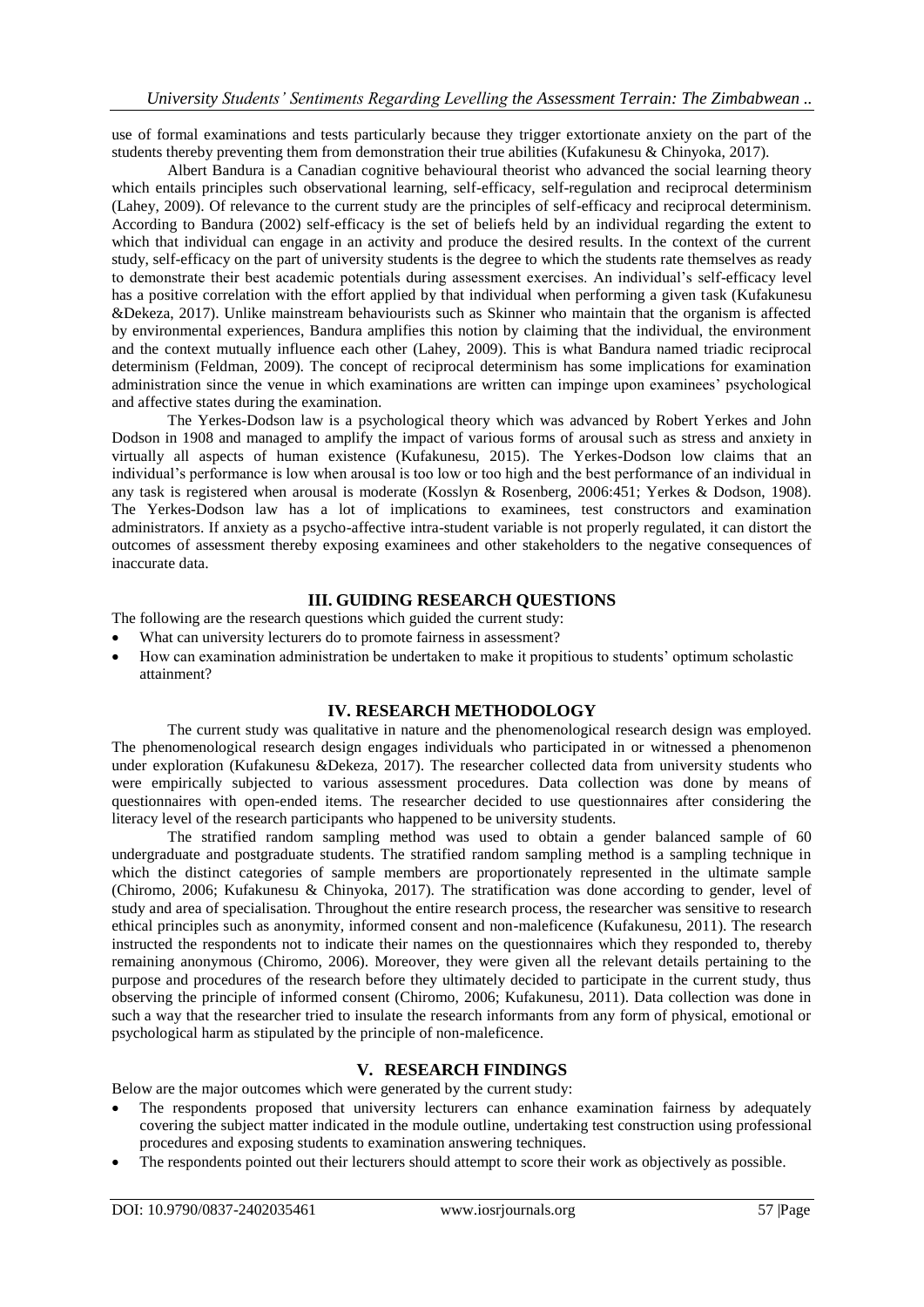- Students remarked that lecturers should foster healthy academic relationships with students so that the students would be psychologically geared to demonstrate their best academic abilities.
- The respondents highlighted that examination regulations and all the specifications regarding examinations should be articulated to examinees at least a fortnight before the commencement of examinations.
- Conducive and familiar examination venues should be used for examination administration.

## **VI. DISCUSSION OF FINDINGS**

Regarding what lecturers can do to enhance fairness in assessment, 44 university students who took part in the study comprising more undergraduate students than postgraduate students, suggested that lecturers must endeavour to cover all the material indicated on the module outline. They expressed the idea that as far as they were concerned, a module outline is an intellectual contract between lecturers and students where the content domain which must feature in the examination is indicated. This category of respondents lamented some situations whereby lecturers ignore certain sections of the module content during instruction and then proceed to construct examination items involving the neglected content areas. In agreement with the Yerkes-Dodson, the students pointed out that encountering questions on content which was not sufficiently covered is a source of anxiety which can negatively impinge upon the students' academic performance (Yerkes & Dodson, 1908; Kosslyn & Rosenberg 2006). The responses given by students in such cases would not be a true reflection of the students' intellectual abilities.

The respondents went on to point out that one of the reasons why they may not demonstrate their optimum intellectual and academic abilities is the way the examination items are constructed. Fifty percent of the respondents remarked that they once encountered situations whereby the question papers had to be amended in the examination venue just before or even after the examination had started. They wondered how examinations items would remain conspicuously faulty after being validated by a number of subject experts. The sentiments of the respondents to some extent translate to the aspect of incompetence on the part of examination constructors as alluded to by Zhang and Burry-Stock (2003). Some postgraduate students recommended that in-service training on examination item writing be done so that the lecturers are imparted with professional test construction principles as recommended by Alkharusi, et al (2012). The students remarked that such in-service training would remind or familiarise lectures with technical procedures of item writing particularly through the use of a test blueprint (Chinyoka et al, 2011). Such measures, according to the research participants, would generate examination items which go a long way towards promoting examination fairness.

Forty per cent of the respondents remarked that one factor which can negatively affect students' chances of demonstrating their best academic abilities in examinations is the quality of the student-lecturer relation. They reiterated that the sentiments of Siegel and Wissehr (2011) who remarked that some educators have negative attitudes towards their students. The respondents indicated that modules taught by lecturers who value striking healthy academic relationships with students during the time of instruction were dominantly bearable to them. Such healthy academic relationships would motivate them to work hard and ultimately demonstrate their best abilities during examinations. This was in agreement with the humanistic principles of Maslow and Rogers. Lecturers who accord students unconditional positive regard or refrain from needlessly threatening them normally help the students to be psychologically geared to demonstrate their best academic abilities (Feldman, 2009; Mwamwenda, 2004). Moreover, the respondents opined that a working collegiate relationships between students and lecturers can foster academic self-efficacy on the part of the students thereby boosting their chances of doing well academically (Bandura, 2002; Kufakunesu &Dekeza, 2017). Furthermore, the respondents suggested that lecturers should indicate how they generally expect students to answer examinations. Some informants even suggested that where possible, lecturers should expose students to examination answering skills and also anxiety management techniques. All such efforts would boost students' chances of being assessed with a reasonable degree of fairness.

The respondents unanimously recommended that lecturers should endeavour to score the students' work as objectively as possible. The students acknowledged that they did not know how their lecturers mark their examination scripts since they would not be given back their marked examination scripts. They based their recommendations on the way their coursework assignments were rated by lecturers. More than half of the informants expressed the view that some essays were not marked objectively especially because of variables such as poor hand writing or linguistic challenges on the part of the students. The recommendation to avoid the halo effect was reiterated by virtually all the 60 respondents. The findings agreed with the view by Goffin et al (2003) and Palmer and Feldman (2005) that the halo effect pervades virtually all forms of assessment in a diversity of disciplines. They felt that some lecturers do not attach any premium to creativity and novelty on the part of the examinees. The majority of the postgraduate students recommended that lecturers should generate marking guides which they would adhere to throughout the scoring episode. The recommendation by Jacques and Salmon (2007), Priyadarsini et al (2004) together with Kizlik (2012) that marking guides should be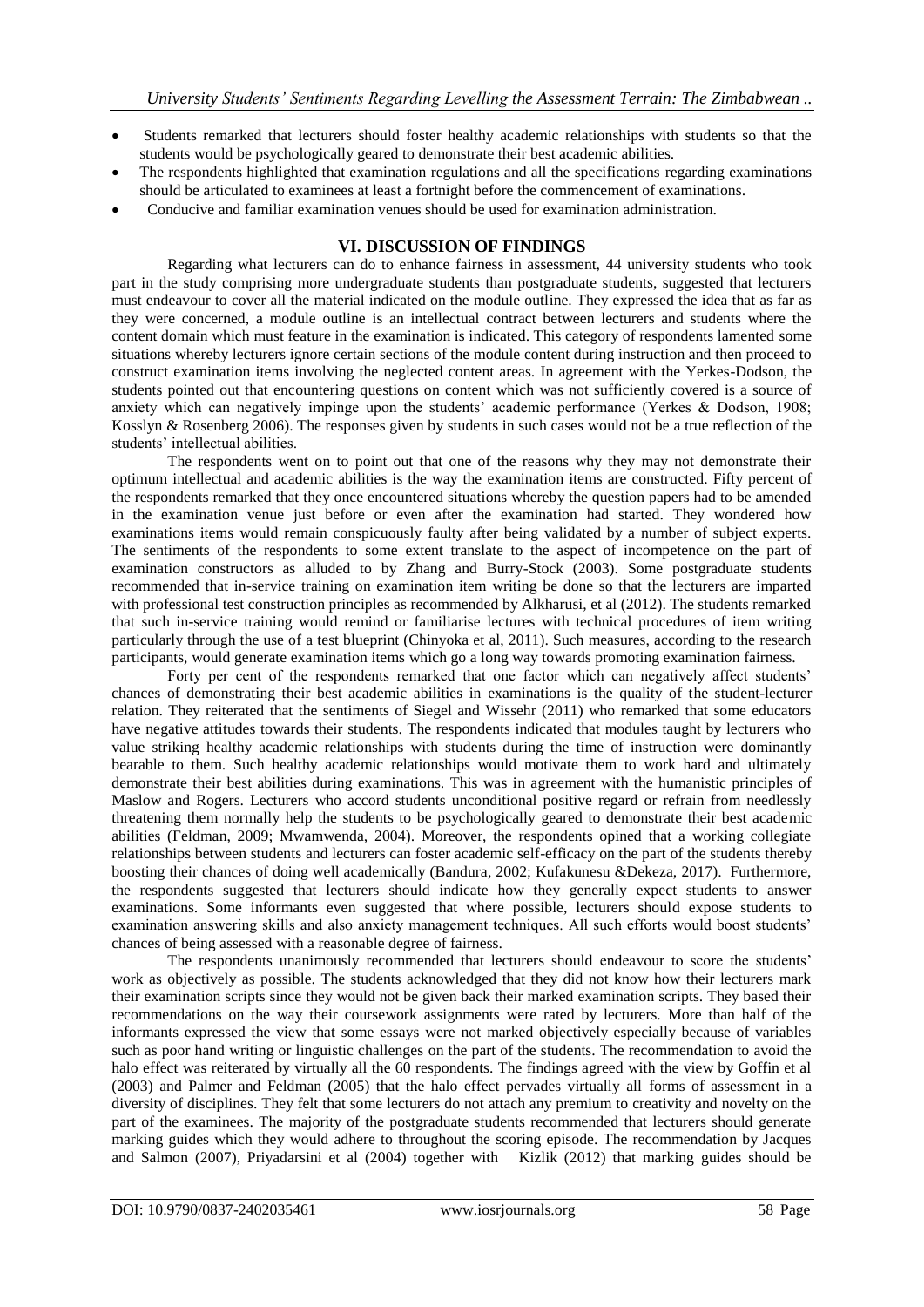thoroughly adhered to during scoring were reiterated by the respondents. One female postgraduate respondent wrote the following remarks on her questionnaire:

*While some lecturers mark our work with a reasonable degree of fairness, there are some situations whereby one is cannot be sure how the indicated marks have been earned. There are cases where a large tick is put across the entire page without specifically indicated the point or points which are crucial. If this is how examinations are marked, then students are tempted to be worried.* 

To ensure that students would be familiar with the technicalities of how to behave during examinations, some undergraduate students recommended that examination regulations and all the specifications pertaining to examinations should be articulated to examinees at least a fort night before the start of examinations. This group of respondents suggested that new students should be shown templates of examination booklets and how they enter their personal and examination details such as student numbers, the module codes and the numbers of the items they would have attempted. They also expressed the need to be informed of whether they have to bring special items such as mathematical instruments and scientific calculators. As far as the respondents were concerned, such preliminary preparatory procedures would ensure that students were not needlessly anxious during examinations. The examination would not appear like an intellectual ambush. Moreover, students would have the chance to demonstrate their optimum academic abilities when they have the required technical materials outlined above.

The majority of the respondents proposed that examinations should be written in settings which are conducive for academic concentration. Some respondents regretted situations where they write examinations in venues which are completely new to them. They complained that such a practice would distract them as they try to acclimatise to the new physical environment. Such sentiments tallied with the recommendations made by Cheung and Bucat (2002) that examinees must write examinations in settings which they are accustomed to. Moreover, some respondents pointed out that examination fairness could be compromised when examinations are written in venues which are adjacent to noisy places as opined byKaplan and Saccuzzo (2009).Ventilation and lighting in examination venues were also mentioned as basis prerequisites especially for adult university students. The need to have comfortable furniture during examinations was mentioned by some respondents. The findings backed Anastasi and Urbina (1997) who made reference to a study which established that the comfort of the furniture used during examinations can impinge upon the examinee's academic attainment.

Twenty-seven out of the 60 respondents expressed the view that sometimes examinees they felt that invigilators and examination administrator should be at least friendly when conducting their duties during examinations (Chakanyuka, 2000). Thirty-one research participants recommended that clocks in the examination venue be strategically positioned in places where all the examinees could easily see. Some respondents narrated unfortunate situations where they had to habitually inquire of the time from the invigilators because clocks in the examination venue were missing, faulty or wrongly positioned. All such variables regarding examination administration were implicated for making the assessment terrain uneven. One respondent made the following remarks regarding the quality of examination venues:

*The chairs and desks which are found in some examination venues are unconformable for tall or heavily built examinees. A stroll around examination venues can confirm that some heavily built examinees*  would be struggling to concentrate due to discomfort emanating from the small chairs whey would be sitting on.

### **VII. CONCLUSION**

The current study explored the views of university students regarding what lecturers and examination administrators could do to make sure that students are fairly assessed. While some of the suggestions of the students seemed idealistic, part of what they proposed can to some extent ensure that the assessment landscape is smooth enough for each student to demonstrate his or her optimum academic potential. The need to have a true reflection of each student is accentuated by the realisation that examination results have a myriad of uses some of which are life-changing.

# **VIII. RECOMMENDATIONS**

Guided by the outcomes of the current study, the researcher made the following recommendations:

- University lecturers should endeavour to construct examinations with high content validity especially through the use of test blueprints.
- Lecturers should partner with university Counselling departments to familiarise students with examination answering skills and anxiety management techniques.
- Examination invigilators and administrators should adopt a humanistic approach when conducting their duties to minimise the negative effects of examination anxiety.
- Other researchers can replicate the current study in a different setting with variations in the research methodology, theoretical perspective or educational level.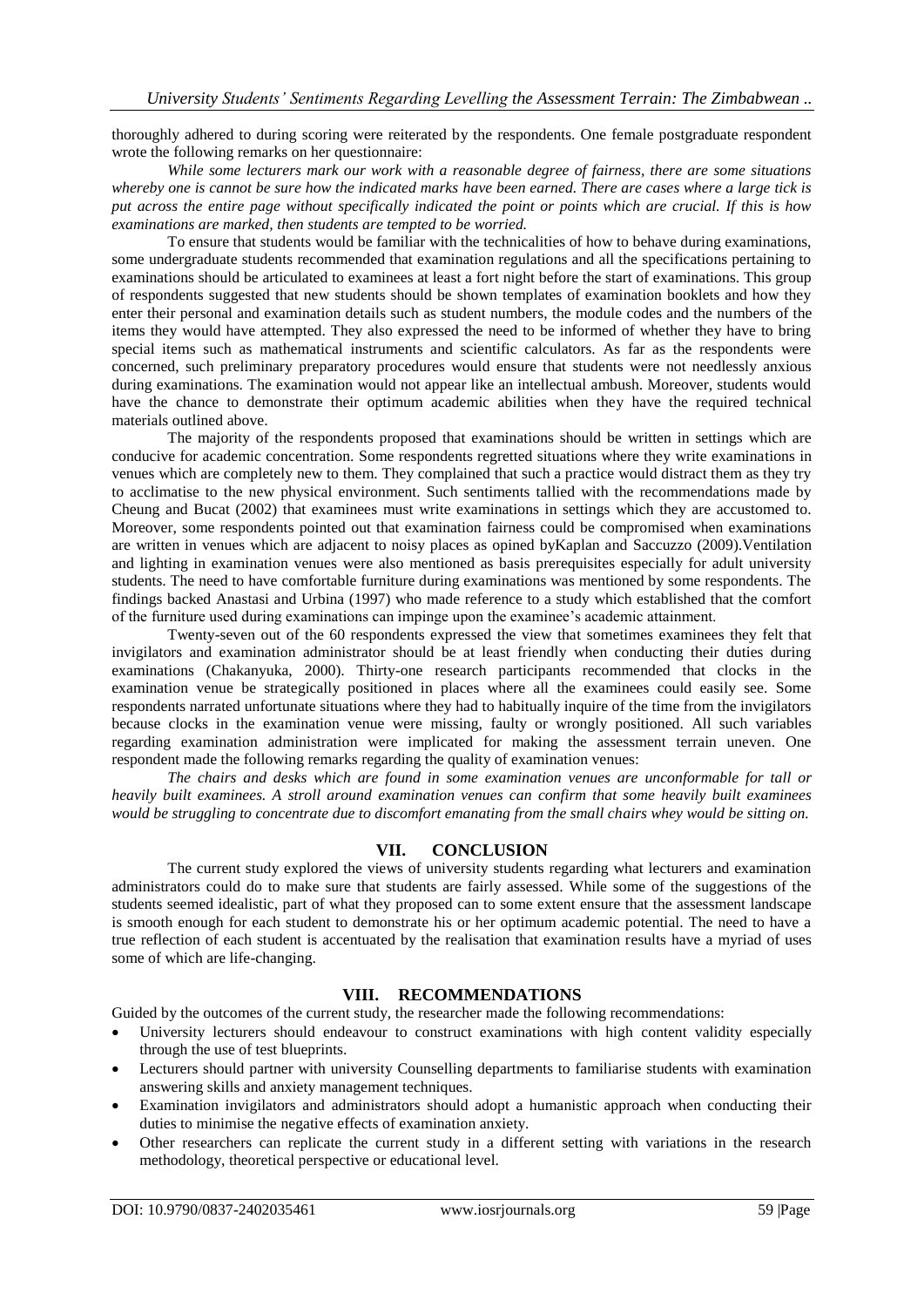#### **REFERENCES**

- [1]. Anastasi, A. and Urbina, S. 1997. Psychological Testing. Delhi: Prentice Hall.
- [2]. Baharloo, A. 2013. Test Fairness in Traditional and Dynamic Assessment. Theory and Practice in Language Studies, 3(10): 1930-1938.
- [3]. Bandura, A. 2002. Social Cognitive Theory in Cultural Context. Applied Psychology, 51(2): 261-290.
- [4]. Brookhart, S. M. 2004. Classroom assessment: Tensions and intersections in theory and practice. Teachers College Record, 106: 429-458.
- [5]. Brown, J.D. and Hudson, T. 2002. Criterion-referenced Language Testing. Cambridge: Cambridge University Press.
- [6]. Chakanyuka, S. (2000). Measurement and Evaluation. Module EA3PD304. Harare: Zimbabwe Open University.
- [7]. Cheung, D. and Bucat, R. 2002. How Can We Construct Good Multiple Choice Items? Hong Kong: SAGE Publications.
- [8]. Chinyoka, K., Kufakunesu, M. and Ganga, E. 2011. Quality or Mere Formality?: Food for Thought in the use of Teacher-made Tests in Zimbabwe. Journal of Emerging Trends in Educational Research and Policy Studies (JETERAPS) December Edition, 2(6): 418-425.
- [9]. Chiromo, A.S. 2006. Research Methods and Statistics in Education: A Students' Guide. Gweru: Midlands State University
- [10]. Drummond, R. J., and Jones, K. D. 2010. Assessment Procedures for Counsellors and Helping Professionals. Upper Saddle River, NJ: Pearson.
- [11]. Feldman, R.S. 2009. Understanding Psychology (9th Ed.). New York: McGraw-Hill
- [12]. Goffin, R. D., Jelley, R. B., and Wagner, S. H. 2003. Is halo helpful? Effects of inducing halo on performance rating accuracy. Social Behaviour and Personality, 31(6): 625-636.
- [13]. Gronlund, N. E. 2006. Assessment of student achievement (8th Ed.). Boston: Pearson.
- [14]. Jacques, D. and Salmon, G. 2007. Learning in Groups: A Handbook for Face-To-Face and Online Learning. New York: Routledge.
- [15]. Kaplan, R.M. and Saccuzzo, D.P. 2009. Psychological Testing and Assessment. Sydney: Wadsworth.
- [16]. Kizlik, B. 2012. Measurement, Assessment and Evaluation in Education[.http://www.adprima.com/measurement.html](http://www.adprima.com/measurement.html) (Retrieved on 10 September 2017).
- [17]. Koh, K. H. 2011. Improving teachers' assessment literacy through professional development. Teaching Education, 22: 255-276.
- [18]. Kosslyn, S.M. and Rosenberg, R.S. 2006. Psychology in Context. (3rd edition). New Delhi: Dorling Kindersley (India) Pvt Ltd.
- [19]. Kubiszyn, T. and Borich, G. 2003. Educational Testing and Measurement: Classroom Application and Practice (4th Edition). New York: Harper Collins College Publishers
- [20]. Kufakunesu, M. and Chinyoka, K. 2017. "Shattered spider web? Developmental challenges faced by secondary school adolescent learners in Zimbabwe." IOSR Journal of Humanities And Social Science (IOSR-JHSS), 22 (09): 26–35.
- [21]. Kufakunesu, M. and Dekeza, C. 2017. Symbiosis during Examination Preparation: The Perceived Utility of Group Discussions to University Students in Zimbabwe. Educational Research International (February 2017), 6(1): 50-62.
- [22]. Kufakunesu, M. 2015. The Influence of Irrational Beliefs on the Mathematics Achievement of Secondary School Learners in Zimbabwe. D Ed Thesis, University of South Africa, Pretoria.
- [23]. Kufakunesu, M. 2011. Teachers' attitudes towards counselling adolescents: The case of Masvingo Urban Secondary Schools.Saarbrücken: Lambert Academic Publications
- [24]. Kunnan, A. J. 2000. Fairness and justice for all. In A. J. Kunnan (Ed.), Fairness and validation in language assessment (pp. 1–14). Cambridge: Cambridge University Press.
- [25]. Lahey, B.B. 2009. Psychology: An Introduction (10th Ed.). New York: McGraw Hill Higher Education.
- [26]. Lam, T.C. 1995. Fairness in Performance Assessment. ERIC DIGEST: EDO-CG-95-25
- [27]. McInerney, D.M. and McInerney, V. 2002. Educational Psychology: Constructing Learning. New South Wales: Prentice Hall.
- [28]. McMillan, J. H., and Lawson, S. R. 2001. Secondary science teachers' classroom assessment and grading practices. (ERIC Document Reproduction Service No. ED450158).
- [29]. McNamara, T. F. and Roever, C. 2006. Language testing: The social dimension. Oxford: Blackwell.
- [30]. Mwamwenda, T.S. 2004.Educational Psychology: An African perspective. Cape Town: Heinemann Publishers.
- [31]. Palmer, J. K., and Feldman, J. M. 2005. Accountability and need for cognition effects on contrast, halo and accuracy in performance ratings. The Journal of Psychology, 136(2):119-137.